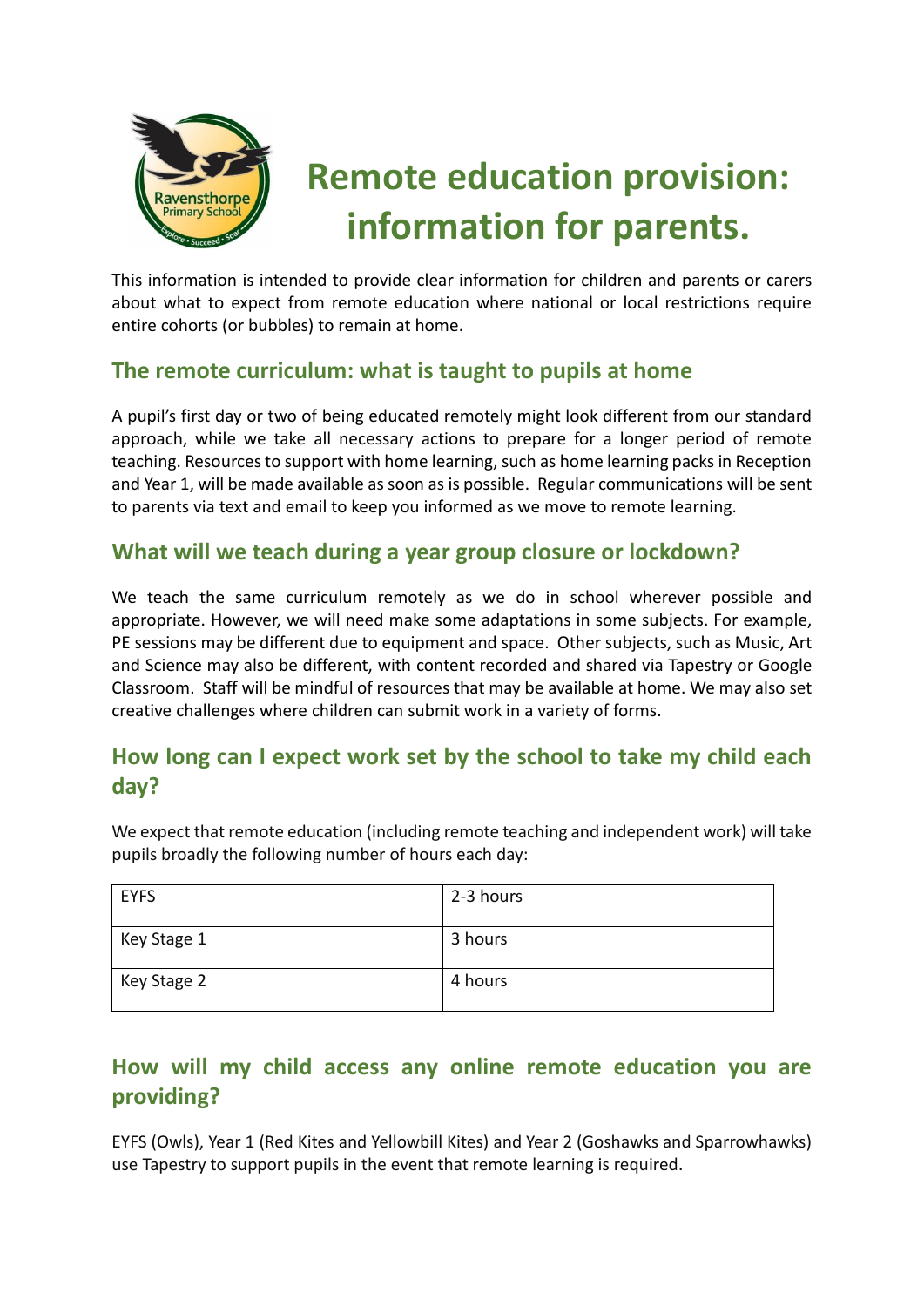Children in Key Stage 2 (Years 3 – 6) will use Google Classroom.

# **If my child does not have digital or online access at home, how will you support them to access remote education?**

We recognise that some pupils may not have suitable online access at home. We take the following approaches to support those pupils to access remote education:

All families will be contacted regarding their ability to access online learning and this will remain an ongoing conversation that staff engage in when contacting families.

Where needed, devices such as laptops and chromebooks will be loaned to families and can be collected from school by appointment.

We also have a supply of sim cards that can be supplied to families in need of additional data and can support you in applying for additional data allowances provided by different mobile providers during the national lockdown.

## **If your child does not have access to a device at home or you need support with data/accessing the internet, please contact the school office**

## [office@rps.pkat.co.uk](mailto:office@rps.pkat.co.uk)

We will continue to provide information on the support we can offer through our weekly newsletter, the school website and regular email communications.

Where children are still unable to access online learning, we are able to provide printed materials which can be collected at a set time via the school office. Teachers and support staff will regularly check in with these families via telephone and will talk through the work completed so far. Parents will also be encouraged to take photos of work to submit to the school.

#### **How will my child be taught remotely?**

Teachers will use a range of methods to teach remotely. This will include:

- Recorded teaching (videos/voiceovers made by the class teachers, lessons through Read Write Inc, Oak National Academy and White Rose Maths)
- Recorded story sessions
- Live teaching through Google Meets and Zoom
- Live assemblies, including a weekly whole-school assembly.
- Assignments created by class teachers using Google Classroom and Tapestry, specifically linked to year group programmes of study in our school curriculum.
- For topic-linked creative challenges, project work and or research based activities may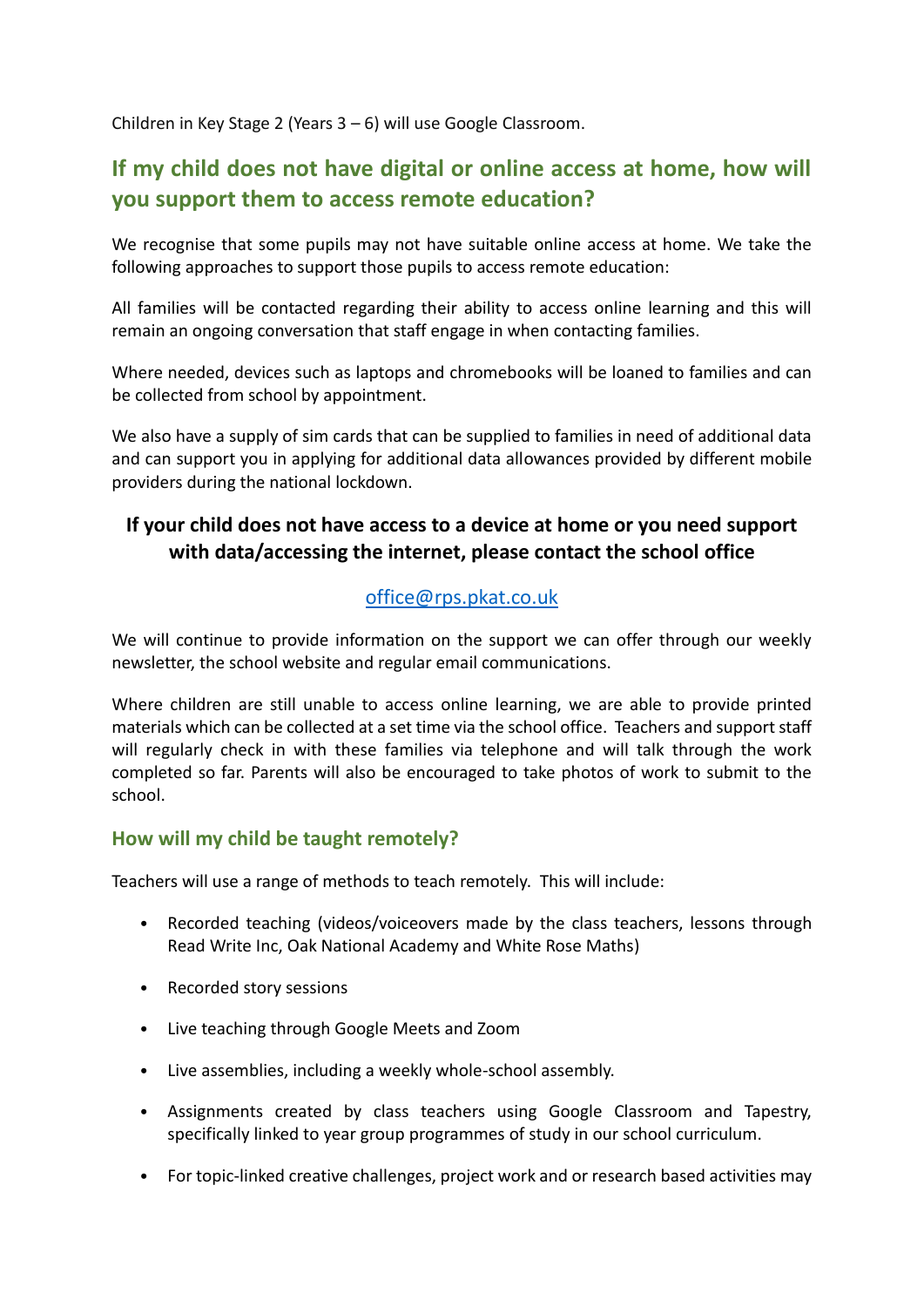be set.

- Workbooks, text books and printed packs may be provided.
- Access to apps and websites such as Times Table Rockstars, Numbots and Nessy Phonics as appropriate.

#### **How will we support you?**

We recognise what a challenging time this is for families and we will do all that we can to support you. Each day, teachers will email families to offer support with the learning that day and to run through the expectations for that day. Each fortnight, the teacher will make a 'catch up call' with families to ensure things are running smoothly and there is nothing else we can do to support you. We can also pass on other concerns such as FSM vouchers to the appropriate adults in school. Where needed, more regular contact will be made through our Inclusion Team. If, at any point, you require additional help or support with remote learning, please contact your child's teacher via the school office – we are here to help!

## **What are our expectations of home support during this time?**

It is so important that children continue to learn and practice their skills during this time so that they know more and understand more. Whilst we appreciate the difficulties closure brings, we need you to encourage and support your child to complete their work every day. We have a responsibility to ensure this is happening. The following pathway outlines the steps that school will take to ensure children do not fall behind in their learning during this time.

- Teachers and Teaching Assistants responsible for home learning will check Tapestry and Google Classroom each day and log who has completed their work on the year group record sheet.
- If no work has been submitted for 3 days, an adult will call or email to see what we can do to help and support.
- If no work is submitted for 2 further days, another phone call will be made to families and a further offer of support will be offered.
- If no work is submitted following this conversation, a referral will be made to our Phase Leader Team to see what else the school can do to support the family.

#### **How will you assess my child's work and progress?**

Feedback can take many forms and may not always mean extensive written comments for individual children. We may use whole-class feedback or use quizzes to assess how the children are progressing. Staff will aim to give feedback within 24 hours of it being submitted or uploaded. Sometimes, work will be returned with guidance for editing and/or improving.

We will also feedback directly to children and parents through our fortnightly catch up calls.

We want to celebrate the achievements of our children during this time and a selection of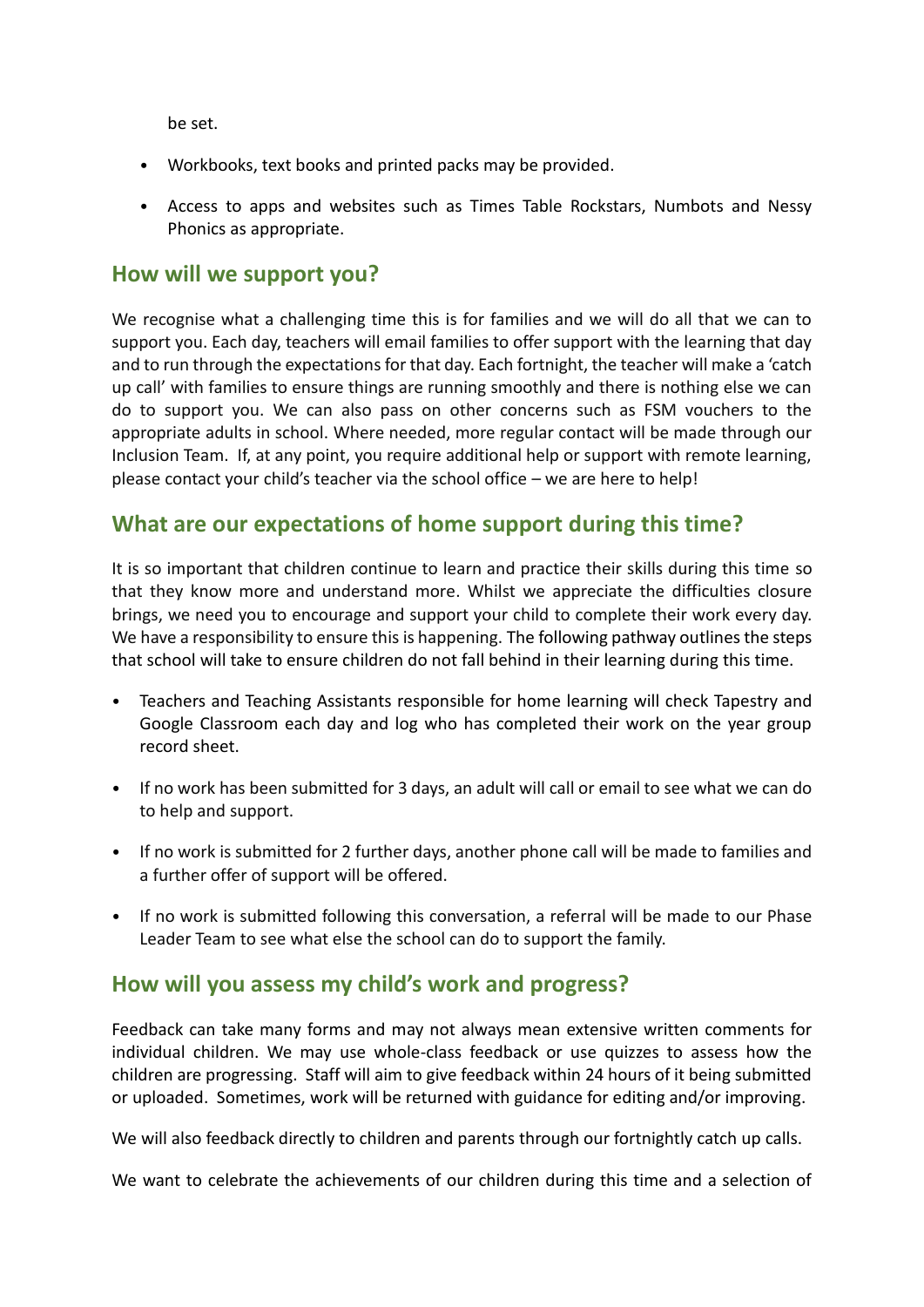work will be celebrated during the weekly Feel Good Friday Assembly and the newsletter emailed to parents.

It is important that work is submitted on time to ensure that staff are able to provide feedback and plan the teaching of next steps appropriately. If a child regularly hands in work late, the class teacher will contact the family to offer support.

# **How will you work with me to help my child who needs additional support from adults at home to access remote education?**

We recognise that some pupils, for example some pupils with special educational needs and disabilities (SEND), may not be able to access remote education without support from adults at home. We acknowledge the difficulties this may place on families, and we will work with parents and carers to support those pupils in the following ways:

- Regular contact is key to ensuring that children with special educational needs and disabilities are able to access learning at home. This may be through a member of the year group team or our Inclusion Team.
- For families who require daily contact and support, we have a designated Teaching Assistant who will act as the main point of contact.
- All year groups will provide access to differentiated learning for all children, including those with SEND.
- Where appropriate, individual timetables will be produced by teachers and shared with parents via either Tapestry or Google Classroom.
- We have a number of additional Tapestry Accounts that can be accessed by parents for children in Key Stage 2, rather than Google Classroom, if it is more appropriate.
- Specific resources for programmes such as speech and language have been provided to families and support offered through regular telephone or video calls.
- For younger children, and across the school where needed, home-learning packs of resources have been produced containing resources to support learning at home. These include phonics resources, whiteboards and pen, counting bears and playdough and are tailored to the year group and, in the case of the phonics resources, to that child's individual understanding.

**If my child is not in school because they are self-isolating but the rest of their class is in school, how will their remote education differ from the approaches described above?**